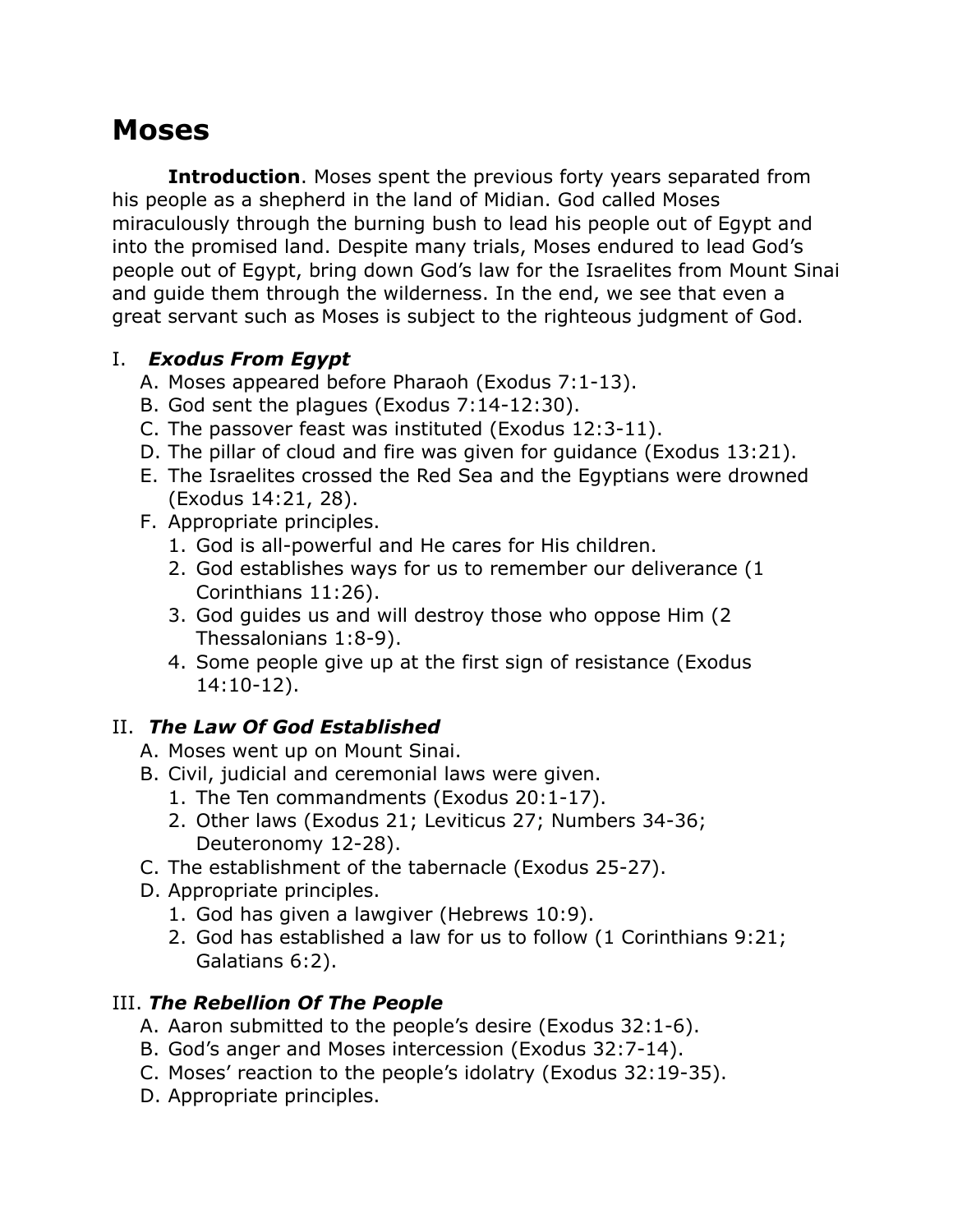- 1. We can be tempted to forsake God (1 Peter 5:8).
- 2. We will be punished for disobedience (Romans 1:18).
- 3. We always have a way to escape temptation (1 Corinthians 10:13).

### IV. *Wandering In The Wilderness*

- A. The twelve spies were sent to search the land (Numbers 13:1-25).
	- 1. Their report (Numbers 13:26-33).
	- 2. The faith of Joshua and Caleb (Numbers 14:6-10).
- B. God's anger at the Israelites' lack of faith (Numbers 14:11-12).
- C. Moses' intercession and God's punishment (Numbers 14:13-39).
- D. Appropriate principles.
	- 1. God has reserved a great promised land for us (Hebrews 4:9-10).
	- 2. We must have faith to follow (Matthew 21:21).
	- 3. We will miss the joy of heaven if we are not faithful (2 Timothy 4:7-8).

#### V. *Moses' Disobedience*

- A. Moses rebuked the people and struck the rock (Numbers 20:11; Psalm 106:33).
- B. God punished Moses (Numbers 20:12; Deuteronomy 34:1-5).
- C. Appropriate principles.
	- 1. We must follow God (2 Timothy 2:5).
	- 2. God is just and is not a respecter of persons (Revelation 15:3; Acts 10:35).

**Conclusion**. Moses was a critical character in Old Testament history. Not only did he pen the first five books of the Bible, but his life is traced through all of them except Genesis and Leviticus. He was a wonderful man of faith, and though not perfect, he is a good example for us to follow.

## **Questions:**

- 1. Name the plagues.
- 2. What is a New Testament antitype of the lamb's blood applied to the door frame during the passover?
- 3. What serves as our "pillar of cloud and fire" today?
- 4. Are Christians to follow the Law of Moses? Give reasons for your answer.
- 5. Who is our lawgiver?
- 6. Do we have a tabernacle today?